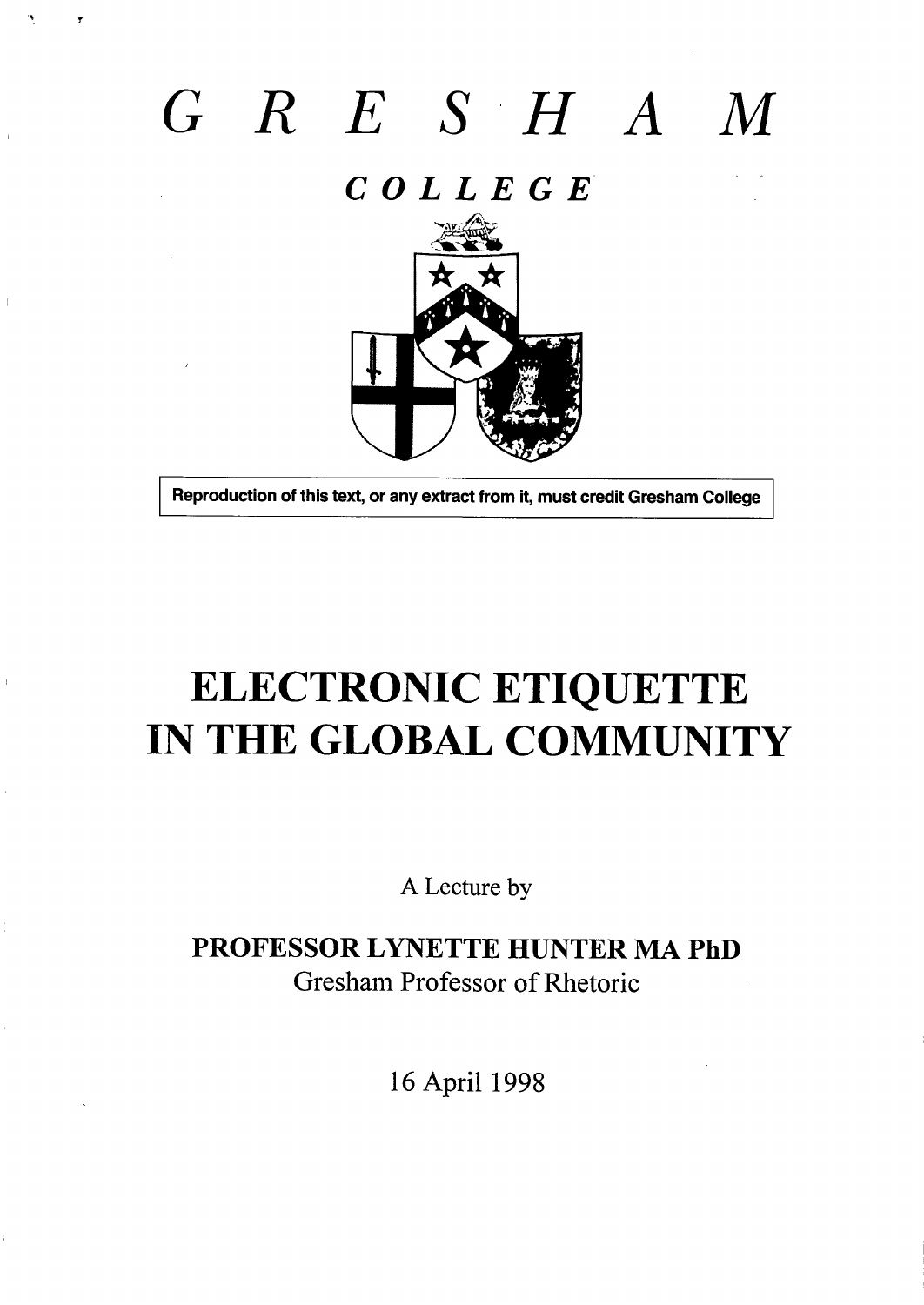## **GRESHAM COLLEGE**

T ,,

### **Policy & Objectives**

**h** independently finded educational institution, Gresham College exists

- to continue the free public lectures which have been given for 400 years, and to reinterpret the 'new learning' of Sir Thomas Gresham's day in contemporary terns;
- to engage in study, teaching and research, particularly in those disciplines represented by the Gresham Professors;
- to foster academic consideration of contemporary problems;
- to challenge those who live or work in the City of London to engage in intellectual debate on those subjects in which the City has a proper concern; and to provide a window on the City for learned societies, both national and international.

Gresham College, Barnard's Inn Hall, Holborn, London EC1N 2HH<br>Tel: 020 7831 0575 Fax: 020 7831 5208 Fax: 020 7831 5208 e-mail: enquiries@gresham. ac.uk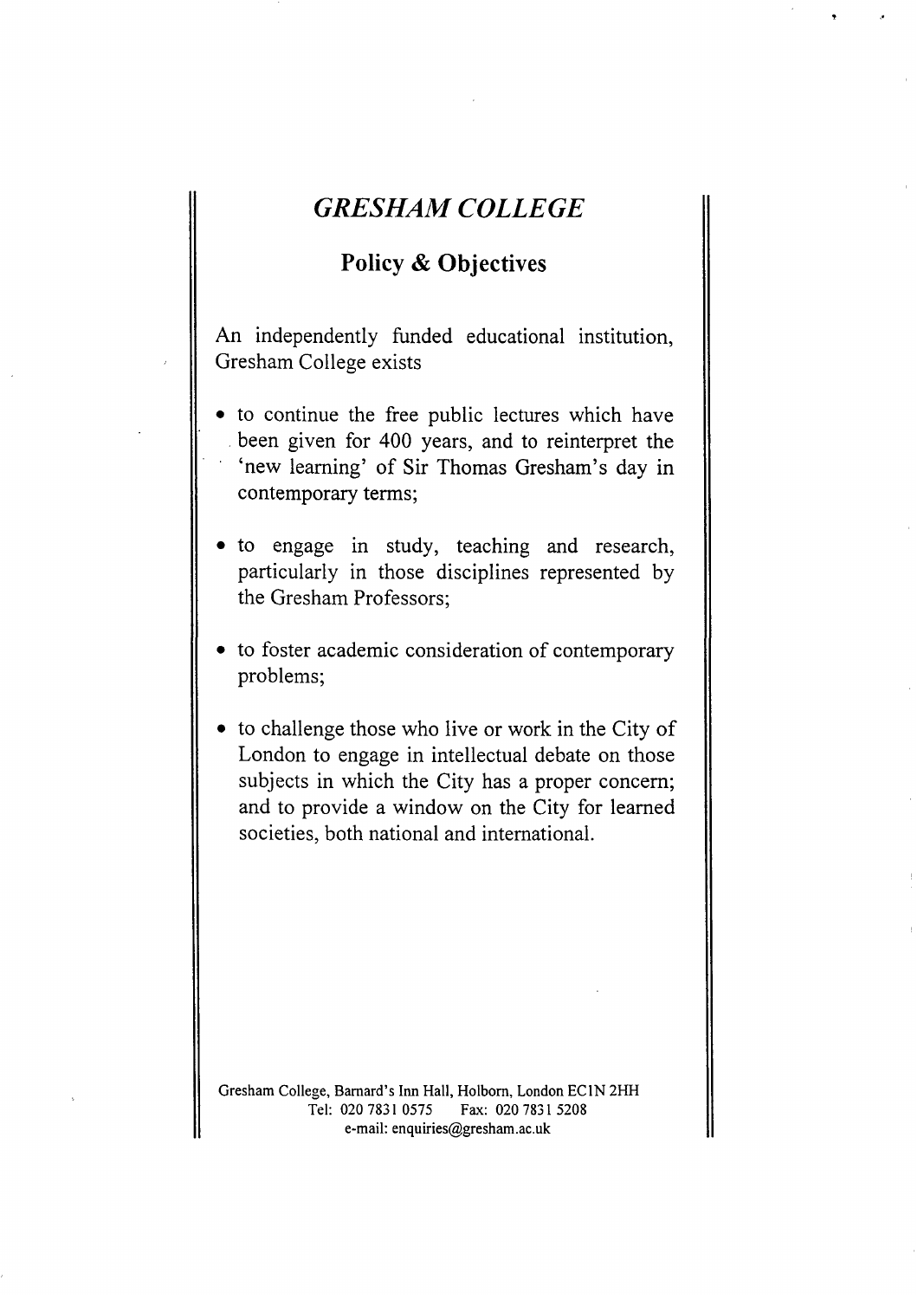#### **Electronic Etiquette in the Global Community**

#### **Professor Lynette Hunter**

What I hope to begin to address in the course of this lecture is the impact made by the electronic revolution on the relationship between the writer and the reader. This revolution has altered so many aspects of our lives over the past few years, whether or not we actively sit down in front of a computer. It has changed the way we interact with libraries and banks, it has changed the length of queues in shops, and it has dso changed many of the ways we think about using words, most obviously in the effect it has had on newspapers and magazines. But the focus of my discussion will be on the effects this revolution has had on the etiquette or courtesies of the writer/reader interaction, both in terms of the ways texts are made and received, and in terms of the local, specific display of words on a background, whether it be page or screen.

A brief but precise example from an email correspondence I held with an Asian colleague, now working at a Canadian university, will illustrate some of the issues. The very first email that this colleague sent, was to me, last year, in preparation for a conference I was running last summer.

Dear Dr. Hunter:

Thank you for your recent letter........

I have - I hope – figured out how to use my e-mail account on my new computer :-) and even learnt some of my daughter's hightech icons, such as

:-) !!!

Uma Parameswaran

Note that my colleague ends the email with a curious typographical convention,  $:-$ ), which is called a smiley or emoticon. In my experience, not many people use smilies. Their most consistent use is among groups of computer afficianados, or, among novice email users who have been told about them and feel that they should use them. Now if we visited the worldwide website for Netiingo, which is concerned with gathering information about techniques and devices for communicating in type but via electronic means, we would find a couple of pages listing frequently used smileys. Under their list of definitions for these devices, they note that the smilies 'compensate for the absence of non-verbal clues'. Implicitly the definition indicates that the medium thinks of itself as akin to oral communication, which also brings to texts a wealth of non-verbal clues. Elsewhere in this site we can find lists of acronyms, such as WB: for Welcome Back, or WTG: for Way to Go, or  $\sim$  for 'sarcastic tone of voice', much in same way that we might find the phrase TGIF: Thank God it's Friday, in a magazine article. But if I receive a message saying: dear Lynette WB WTG -> George

do I react differently from receiving a handwritten memo, perhaps even a card, with the words: Dear Lynette, Welcome Back, Way to Go, Yours George

....7.

.

Part of the difference is of course the terseness of the computer message, which may be due to the fact that all email conversation takes place over telephone lines at the moment, and hence costs money. It may also be due to the way that email encourages brief 'hailings' of others, that are not intended to develop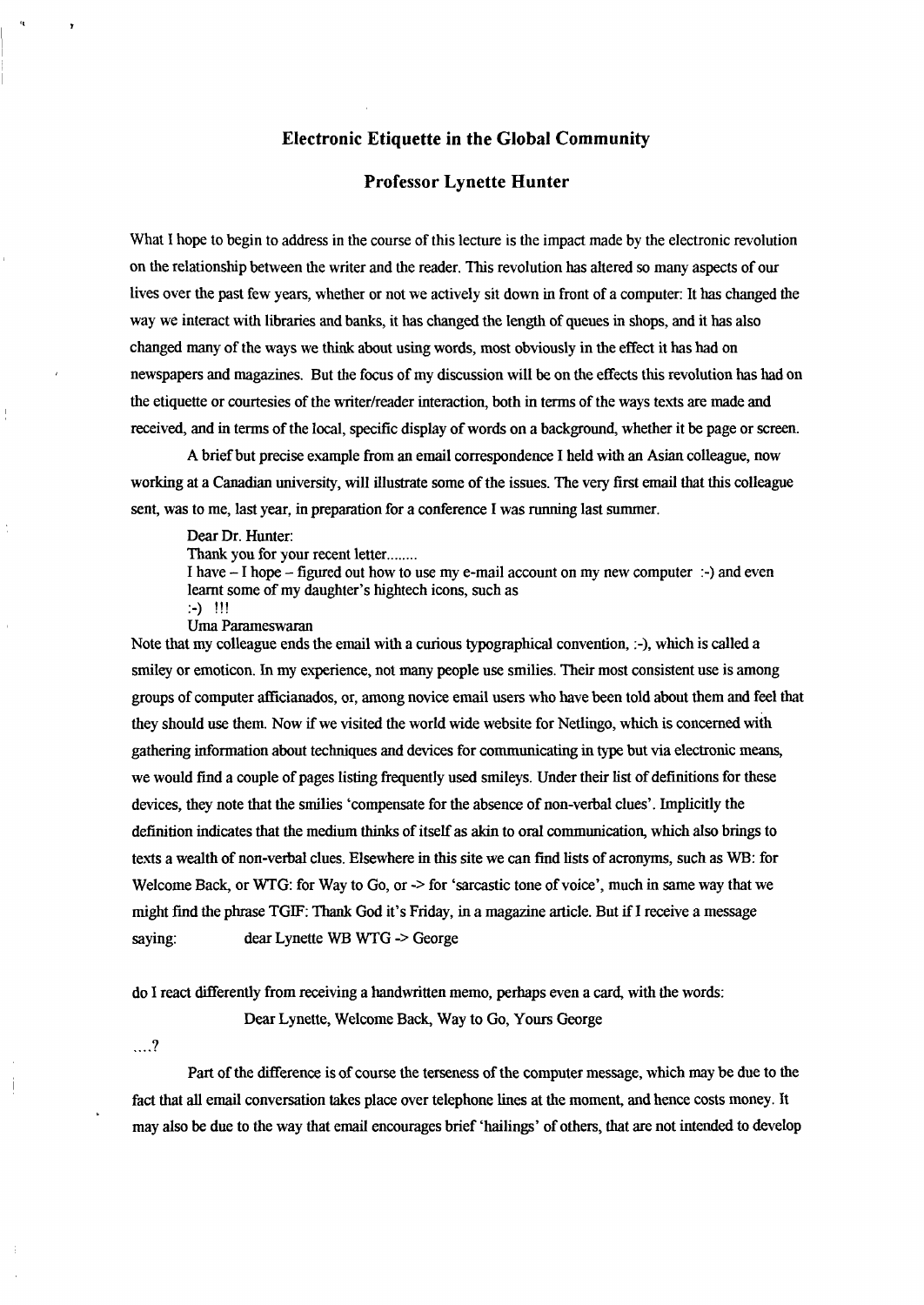into more extended didogue. They are similar to meeting someone on the street or in a corridor and exchanging passing words, which is an event even more curtailed than 'chat'. They are also part of a world of small group cultures that has emerged on the Web. I'll return to this area, but suffice it for now to say that while one response from people using the enormous panorama of the Information Highway that the Web has become, is to form discrete communities with a shared interest, another response has come from those people who find the Web an ideal site for the construction of club cultures - cultures of enclosed sets of assumptions that build the illusion of a self-contained world within which, as within most other club cultures, codes of communication are not there simply for ease and utility but to increase the illusion of completeness, and the exclusion of others.

,

As noted, the implicit ground in the definition for some of these terms is that electronic communication is closer to the oral than the written. Certainly there is a common currency in the phrase that calls such communication 'secondary orality'. I want to argue that electronic texts are just as allied to writing and to printing as to orality. To do so, and before I move on to a selection of electronic texts, I will take a bird's eye view of 600 years of non-oral verbal texts, written, printed and electronic – let's call them transcribed verbal texts. The discussion that follows dips rather eclectically into the medieval as the age of manuscript, the renaissance as that exciting period jugghg the ord with manuscript and print rather as we are juggling the oral with print and electronic, and the nineteenth century, as the flowering of print. I will be asking, have things redly changed? and if so, what?

\*\*\*\*\$\*\*\*

#### *Medieval texts*

In the introduction to this lecture contained in the Gresbam College brochure, I defined the printed book as something sold to the public by way of a bookseller, a fixed physical object. However, in the medieval period none of this appfies in a recognizable way. For instance, there is not necessarily more than one copy of a book, particularly within one geographical region. If we imagine a small group of houses nestling in the Dales, it is unlikely that we will find copies of the same book in each house. Hence the community that circulates around the knowledge conveyed by the book, also circulates around it as a physical object. For example, rather than half of this audience having a copy of George Eliot's *Middlemarch*, and being able to discuss it among ourselves, there will be one copy of the book held in a particular place to which we must go if we want to read it. Once there, it is likely that we will meet others who are there for the same reason, and the community for discussion will circulate around that specific copy. Books are rarely treated this way any more, except perhaps the family recipe book which is often in manuscript, with inserted pieces of print or other handwritten recipes, and to which people turn for traditional receipts like christmas cakes, or, interestingly, for receipts for preserves like pickles and marmelades. And there are vestiges of this veneration of the book as a physical object in the still frequently heard injunction to children 'never to hurt a book'. In this day and age, when we replace broken cups and phtes simply by going out to buy another, why not do the same for books? Yet many of us still find the ill-treatment of indivdual books shocking.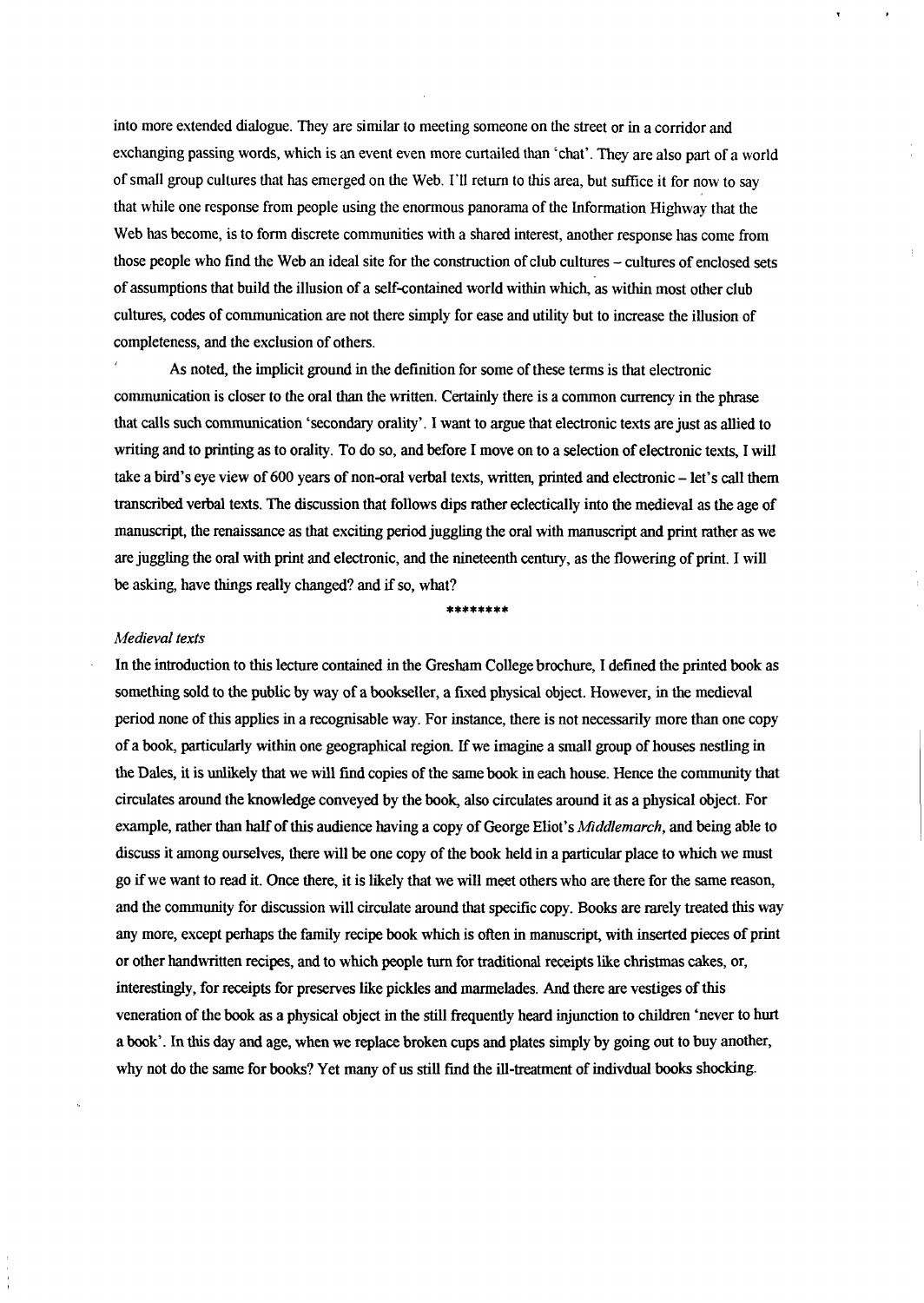In the medieval period, copies of books were constricted *by tie* scriptoria of many momsteries  $\alpha$  and some nunneries who must have made a substantial living from the work. These copies may have been commissioned by individuals who had the money to purchase them, but may also have been part of the world of intellectual dissemination of the time. After all, these locations were also the sites for considerable thinking and debate. A monastery may have wished to circulate the ideas of a particularly distinguished thinker in the group, or people visiting may have wanted to take copies of his [sic] work away. Let's say 20 copies are made and sent out to receiving libraries, these libraries will in turn become partly identified by them in a way more substantial than the casual judgement of today that says 'Oh yes, she reads detective fiction', but will go on to form intellectural communities around them.

Remember too that the copies are made by writing out by hand from handwritten text. We only have to think about the idiosyncratic nature of handwriting to understand some of the issues that would come into play, from difficulties in reading the original manuscript, to the temptation to correct statements that the copier knows to be untrue, to recognise the instability of the process. And medieval texts, famously, are often elaborately illustrated and displayed, again a function of the physical intimacy that people may have felt toward them. Certainly, when they were read, they were frequently written upon: with introductory material, with intertextual notes to sources or quotations, with intratextual notes to other places in the same manuscript that might be of interest to other readers, and with straightforward commentary. Sometimes the commentaries became so long that they were copied out into their own books, and in turn gave rise to other commentaries.

The story from these ideas that I would like to tell here, is really one of readers who feel that they are part of a community that legitimates physical interaction with the page in front us. The knowledge on the page is never in isolation, and the text, although written, is flexible.

#### *Renaissance* texts

What these issues of production and medium indicate is the on-going concern that the written page may be immoral because it cannot respond to its audience directly. Hence the reader may read out of context, receive the wrong impression and act on the wrong idea. This worry has informed all the lectures that I have given in this series, and will continue into the next lecture on Hypertexts. During the renaissance, in England from the hte ffieenth to the early seventeenth centuries, the concern about the 'absent writer' was at the heart of literary debate, probably exacerbated by the clash of manuscript and print cultures. If we look at the early printed books of the late fifteenth century, it is clear that they are trying to look like manuscripts, but they have very little marginalian commentary  $-$  it is as if the reading communities have been erased from the printed page.

The conditions of producing and receiving the books change dramatically with the introduction of print Scriptotia are replaced by printing presses, and the people who work in the printshop may have nothing at all to do with the writer whose book they are printing. Instead of a lot of people constructing different copies, there are relatively small number of people producing large numbers of near-identical items. What does this do to the status of the text? Think of a painting in the National Gallery and the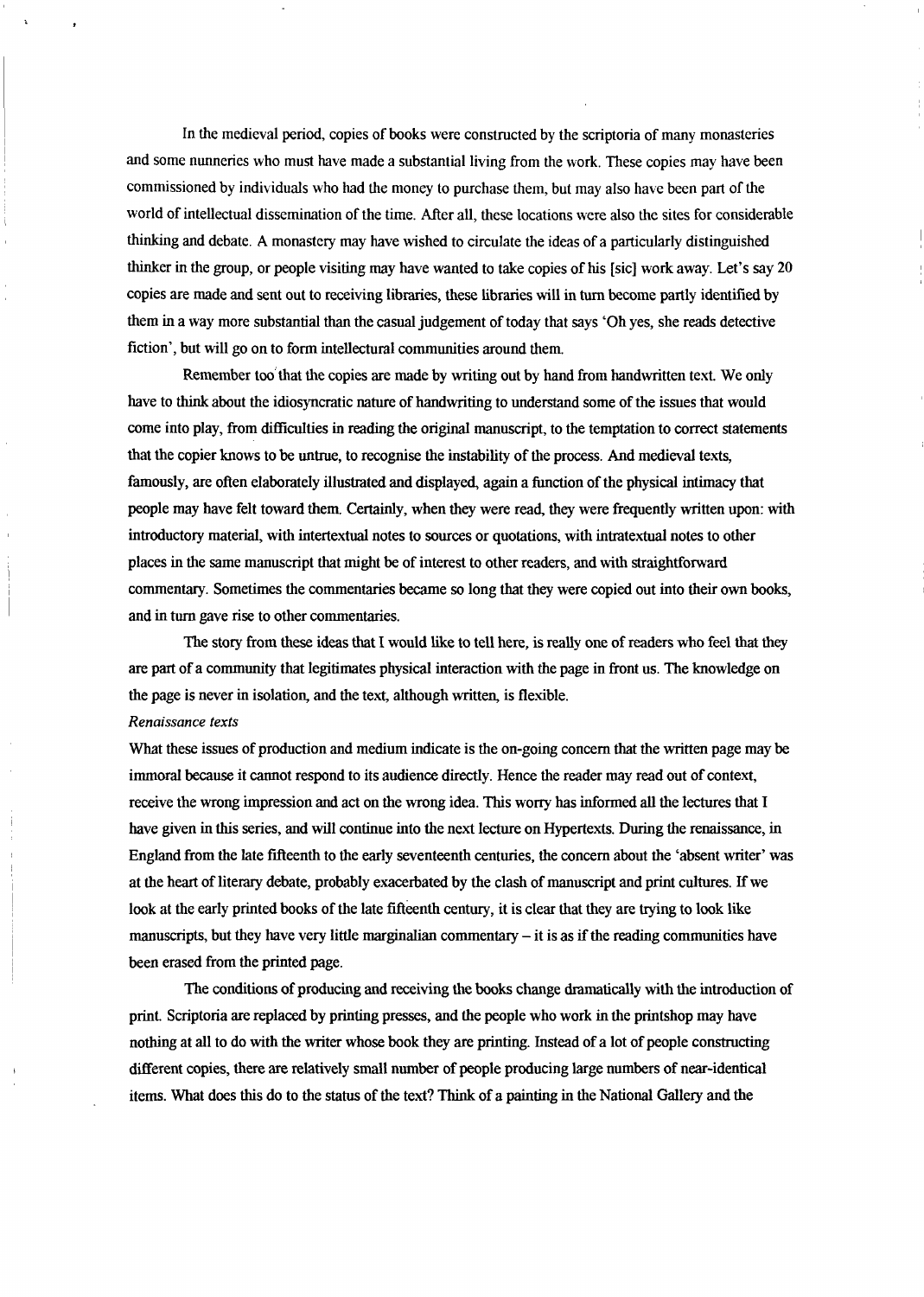posters downstairs in the Gallery Shop. Think of Philip Sidney, who never permitted any of his poetry to be printed, prefering the more prestigious medium of manuscript. Think, indeed, of people today who take publication in electronic form less seriously than publication in print,...

On the whole, instead of individually commissioned copies, for an intimate community, print allows for much wider distribution of texts. It is easier to produce copies, and much cheaper, although not yet within the reach of many labourers. Furthermore, the reasons for producing the copies changes. Print is a capital intensive business, a risk venture with aU tie money for production up front before sales can be predicted let alone guaranteed, and with a lot of money tied up in space and equipment. Printers will be assessing their audiences, doing basic market research, needing to make their money back. An essential ingredient for this new &t of relations is the bookseller, sometimes one and the same with the printer but often an independent operator. The booksellers in London during the sixteenth century worked alongside their printing colleagues, in a remarkably compact area of London. Side by side with their competitors, booksellers and printers trying to distribute their wares may well have developed personal relationships with their customers, acting in effect as editors of a list of books that the buyer could depend upon. Nevertheless, instead of communities of people able to discuss a small number of texts in detail, print encourages individual reading, possibly without any outlet for discussion. Despite the fact that the books become public, are published, the relation to the text becomes rather private.

Other attendant difficulties included censorship, patronage and copyright. With a medium capable of producing and cirdating large numbers of books, there are obvious issues of government and social control. For the first two centuries of printing, this was effected by way of licensing the printers, and the printer was clearly at the centre of the hub. Writers did not necessarily earn anything from their efforts, and when they did so, it was often by way of their patron. Copyright resided with the first printer to get the book into print, or the first to register the book with the Stationers' company. The writer only received copyright to their work in 1711, and even then, up until the middle of the nineteenth century, usually sold it on to the printer in order to get the work into circulation. All of these issues inflected the relationship between the reader and the writer, but most of all, the private act of reading. Texts even not are never written in isolation, and rarely read in isolation – we usually buy books on the basis of recommendations. And during the period 1475-1695 there are growing responses to the need for discussion and interaction.

Let's return to marginalian comment once more. Gradually during this period you can find more and more marginalian comment creeping into the book, but it's *printed*. That it was significant is indicate by the sheer extent of marginalian comment in the mid-seventeenth century. Milton, for example, had to be courageous not to put in marginalia. Don McKenzie notes that printers tried to recreate the spatial dynamics of speaker and audience in a number of different ways, and quotes Wton saying that he had 'to club quotations with men whose learning and belief lies in marginal stuffings... and horse-loads of citations'. He also quotes one Thomas Blake apologising that 'Some will complain of a naked Margin' but that he was away from his books when the sermon was being prepared for the press. And further, that the quotations would either have been 'friends' to his argument and therefore challenged, or else 'adversaries' and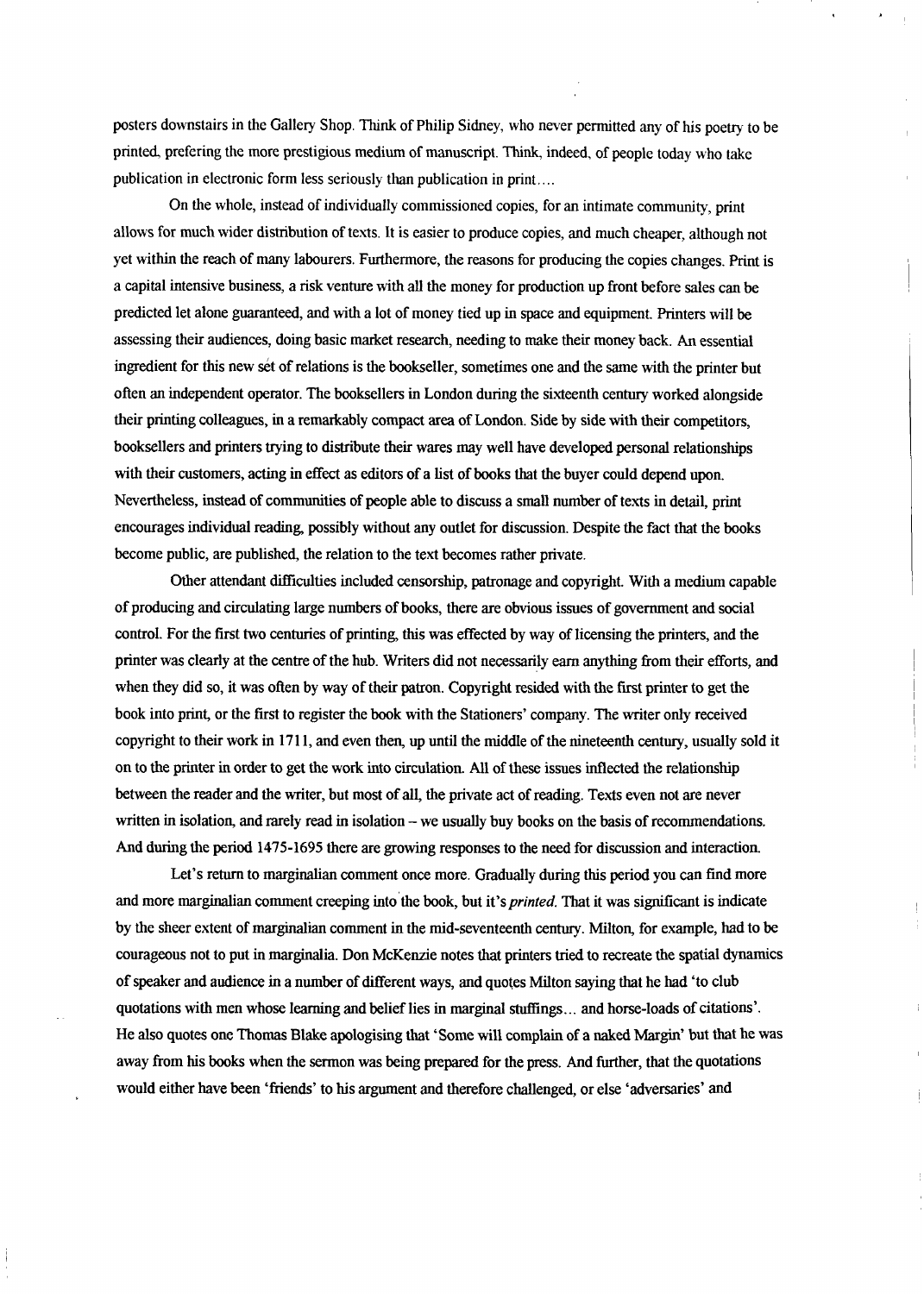provoke personal offences and distaste. Hence the marginal note was partly equivalent to the challenge and provocation of oral debate, as opposed to the conventional use of the footnote in the twentieth century, which is to close down debate.

Slightly earlier, but part of the same concern, you may find typography being used to differentiate between speakers, or between different kinds of argument or poetic. George *Puttenham's Arte of English Poesie* (1589) argues that diamond-shaped text, or lozenge-shaped text, or parallel texts, all have different argumentative weight for the reader. More well known are George Herbert's typographic experiments with verse in such poems as *The Temple*. Other typographic techniques were also developed. About 100 years after the introduction of print, books begin to be paginated partly, I suspect, because it made reference to specific passages easier when two or more people were discussing a text from their own copies. With pagination came the flourishing of indices, at first simply tables relating to the progress of the pagination but soon developing into alphabetical indexing, and becoming quite sophisticated by the middle of the seventeenth century, and imposing particular structures of knowledge on the text. The book also begins to acquire a title-page, a table of contents, and sometimes a list of subscribers; and there were the various addresses to the patron, the reader, the colleague, each conveying various degrees of flattery and seduction. By the early seventeenth century it is common to find a lot of introductory material by other people, affidavits like the quotes on the back covers of books today, indicating an intellectual community at work into which the reader is invited. And on a larger scale, it is notable that the late sixteenth and the early seventeenth centuries are filled with discussions about genre: Partly a response to the arrival of classical learning, but also a response to the work that genre does in acting as a handshake between the writer and the reader that orients the reading of the text. I have mentioned Puttenham who writes extensively on genre, and in the next lecture I will look, briefly, at the development of the 'essay' as an early form of hypertext.

The push toward involving the reader, or, dealing with the writer's absence, came to a head in the late seventeenth century with developments in newspapers and particularly in magazines. Newspapers, because of the built-in local community audience and the lowered financial risk, became the way that printing spread from London throughout England. With that spread came the regional English book trade and the slow evolution of the magazine which is, after all, a community of writers within one issue, and usually addresses a specific community of readers. An important change was the relationship the magazine offered between the reader and the editor, for example Addison and Steele in their Spectator, which introduced a familiar editorial voice. Readers were also encouraged to write in to correspondence columns, and were even used as a source of free copy, often contributing articles, as well as serialised fiction which, frustratingly, they were under no obligation to complete.

#### $N$ *ineteenth Century texts*

The nineteenth century saw the relationship between writer and reader, often by way of an editor, addressed rather sharply in the periodical press. From the 1840s to the 1880s printing and publishing went through technological changes at least as extensive as those we have seen over the past 30 years of the electronic revolution. Possibly the most important of the changes, which included the break up of linear text, was the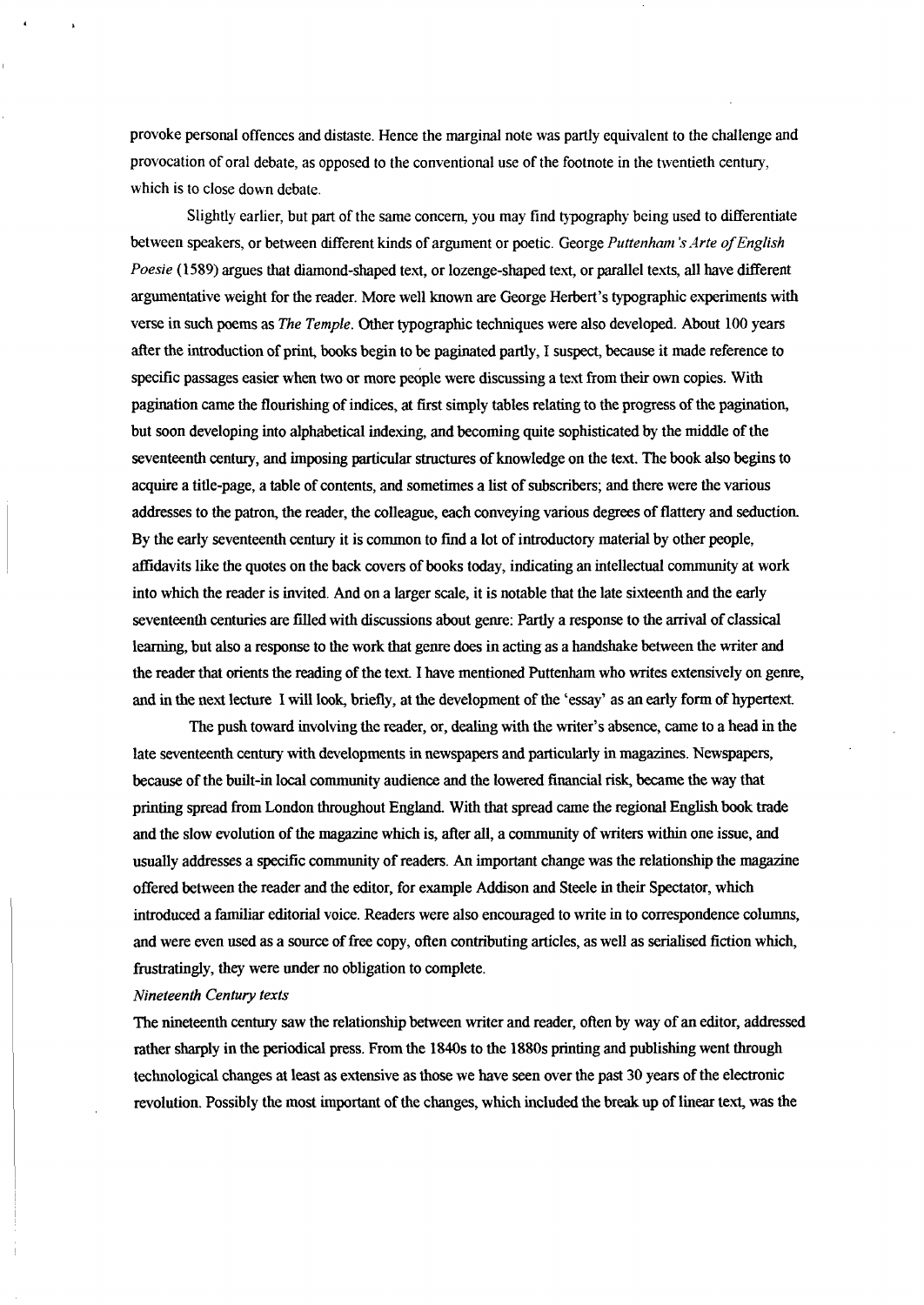gradual sophistication of the visual image. By the 1890s millions of illustrated magazines were selling each week. In a country with a population less than 25 million. *The Boys @vn Paper* sold over 100,000/week, *Home Chat* and *Tit Bits* each sold between 600,000 and 1,000,000/week. In order to manage the volume of material, the type of magazine proliferated: there were magazines for boys, for girls, for the housewife, for the lady, for the travelling salesman, for the sportsman, for the angler and so on. Another vital element in managing the volume of print was the growing role of editors. me period was the heyday of the editor, the one person who 'managed' all the disparate voices that were becoming available. From Samuel Beeton to Charles Dickens and William Thackeray, the editorial voice was at the centre of the relationship with the reader. Laurel Brake tells the story of Oscar Wilde who took over from Arnold Bennett, the 1880s editor of *Woman* known to the readers as 'Isabel'. Wilde is credited not only with turning *Woman* into a magazine of ideas and reviews for women, which was most unusual, but also with constructing a parallel readership within the male homosexual community of London encoded in the pages of the periodical by the visual display of women's clothes being modelled by men and boys.

\*\*\*\*\*

As with change of any kind, novelty and strangeness will initially encourage the participants to an interactive exchange as they learn about how things work. The difficulty comes when people have become habituated to particular techniques, because the engagement often loses imaginative energy. We can recognise this quite clearly in the contemporary attitude to magazines as of subordinate aesthetic value compared with the book, even though they developed in the way they did precisely to engage readers rather than to impose upon them Just so, many developments in computing have grown out of the attempts made in books to encourage an active relationship between the writer and the reader despite the fact that writing opens a space between them, and yet they inexorably move toward conventions that are not welcoming to the reader. For example, databases: databases are elaborations on indices, and as such are there to make textual material more flexible; yet they are also structures that are used to grid down upon material, fix it within categories that are assumed rather than questioned. Similarly spreadsheets and statistics: statistics offer elaborations on visual argument close to Puttenham's lozenges and diamonds; they deal with probable results, and produce shapes like bar charts that seem immediately to suggest significance through their physical shape. But, as we all know, they also manipulate and re-structure material into desired significance. The more disengaged they become from the context of the reader or the writer, the less interaction goes on.

At the heart of these elaborations are ideas about the relationship between the writer and the reader. Database programmers probably don't want a relationship with their readers, but readers ignore the assumptions of the program at their peril. Until very recently people writing in computer-aided genres avoided the literary, and stuck to what appeared to be 'hard facts' which needed no relationship. The early twentieth century use of data for the Census, and the developments from mid-century by for example the United States Defence Department, were in fact using techniques developed to make books more flexible like indices. However, in their claims to isolation and neutrality, in their denial of any relationship with

.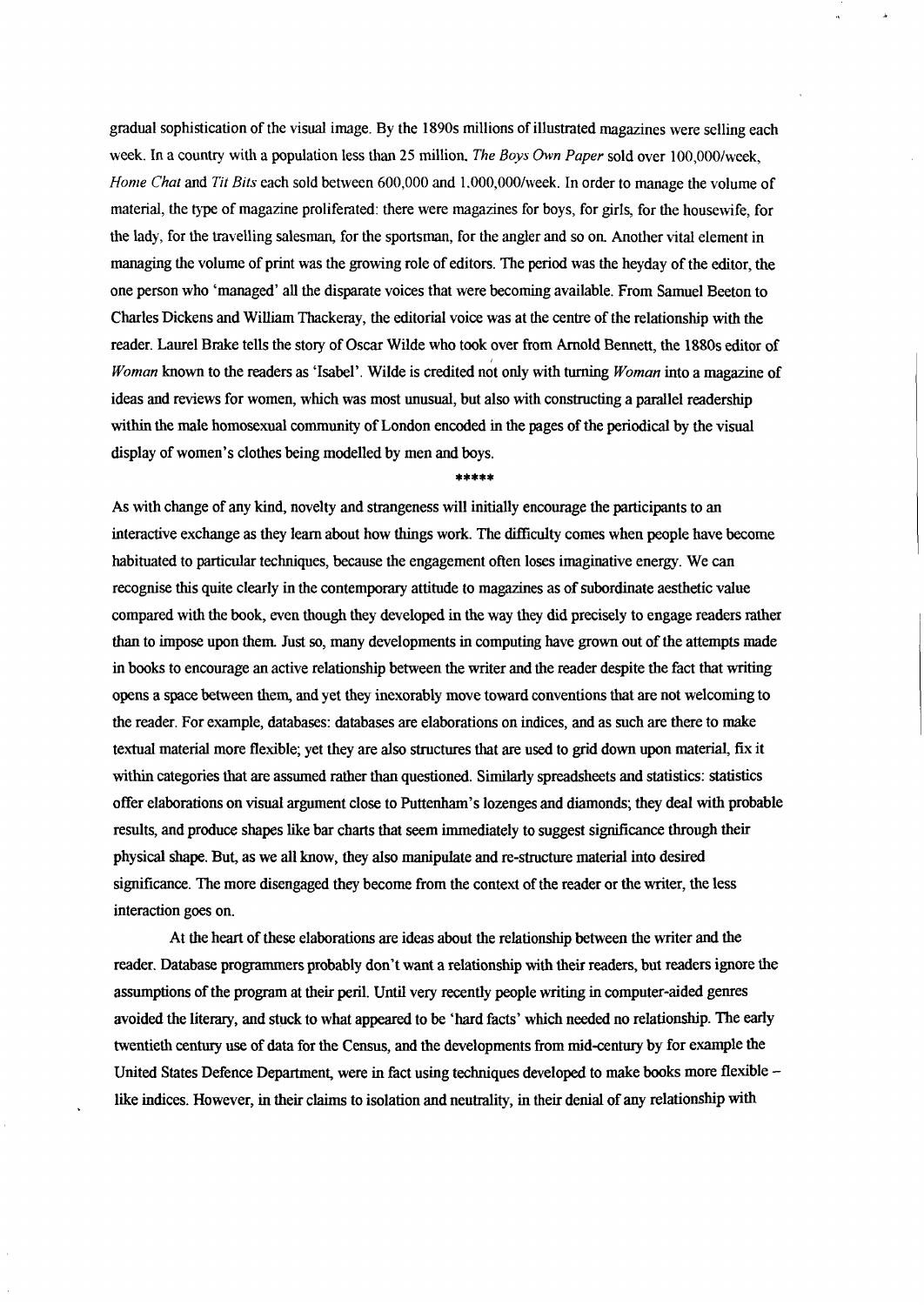their readers, these techniques became mechanistic and alienating. Anyone who has worked with computers for more than 10 years will remember the appalling vestiges of that attitude in the vocabulary of 'command', 'execute' and 'abort'; some of these, like 'kill file', are still with us.

Many different factors intervened to change this relationship, but, I would suggest, the most important of these has been the Internet, what we now tend to refer to as the Web. One of the reasons that earlier applications could deny a relationship with an audience, is that they were made by and used by people with similar backgrounds and outlooks who could infer enough of what they needed to know. The Web has changed all that. Many users are computer novices who know little about programming and nothing about hardware. Also, and possibly more to the point, Web readers pay each time they use the facility, so if it doesn't keep on engaging them in pleasant or at least acceptable ways, they will stop using it. I would like now to take a look at an early experiment in making the computer a place where writers and readers could interact in an environment conducive to the verbal arts.

#### *Swi~Current*

SwiftCurrent was an experiment run by Fred Wah and Frank Davey from 1983 to 1987, and a brief transformation into Swiftcurrent 2 occurred shortly after. As such, it was one of the first experiments in the field, and set a number of parameters for future developments. They used a database structure as a tool to enable writers to 'talk' to each other about work in progress, to refine their writing, to 'publish' it electronically and eventually to publish it in book form. Users could define which members of the electronic community (there were between 40-60 subscribers) could read their work in progress, which could comment on that work, who could then read subsequent polished drafts, and who could read the final end-product (usually all the subscribers). At the same time, users could also define whose work they wanted to read, so that you could eliminate writers whose work you didn't want to be bothered with looking at, in effect acting as editor of your own personally selected magazine of writing. One of the requirements of SwiftCurrent was that subscribers had to already have published at least one book. With SwiftCurrent 2, this no longer held. The second version of the site attempted to be more responsive to the need for community building, and to the potential of the interchange for the supportive development of new work and new writers. Both versions offered an overarching structure of generic categories like 'poetry', 'criticism' and so on, to make it easier to move around all the information, and in this, as well as many other elements, they anticipated the structure of sites now operating on the Web, by which SwiftCurrent has been superceded.

Frank Davey, one of the founders, has pointed out in a number of articles that the electronic structure fundamentally changes the reader-writer-editor relationship, especially in the conditions governing the production and reception of the texts. The reader is actively involved, even able, when permitted by a writer, to change the words on the page – tis, of course, is not unud in the prepublication phase of any writing in which friends and relations often get involved, but it is a radical departure for a 'published' text. The writer is not sacrosanct -- not that they had not previously realised this, but the experience of the medium sharpens its intensity. Davey also notes that he suspects writers desire the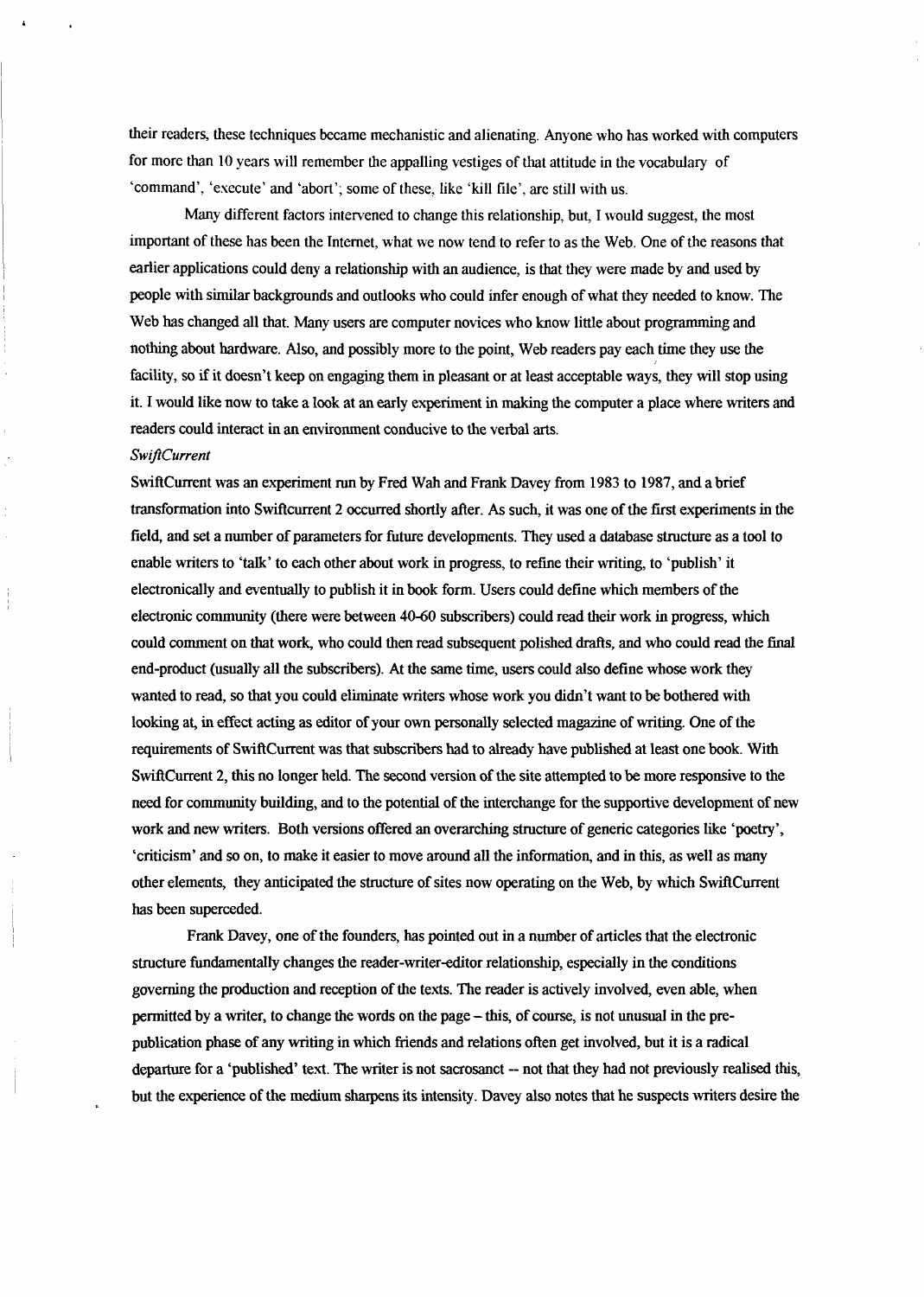more conventional experience of publication which lay at the end of SwiftCurrent, because it idealises the text (and author). Elsewhere he has suggested that electronic sites are often places where novice writers can participate helptily in communities of other writers; they can learn a lot, and more to the point, they can get some imediate recognition. SwiftCurrent received far more feedback in terms of response and reviewing than any print publication would have done. However, for more established writers the experience may, because of the sheer number of participants, be draining.

#### *Editors, Gatetieprs, and Navigational Aids*

What Davey's account, and the structure of SwiftCurrent, leaves out is the editor (it also leaves out the designer, but I'll get to that in a minute). Editors working for publishing houses are there precisely to sift through all the submissions and to decide on the appropriateness of selected items for the larger list that the house is trying to present. They do an immense amount of work for their readers, although they may also act as authoritative gatekeepers who restrict what can be published. It is interesting that the 'draining' quality of several large listservers for writers, is modulated in the recently constructed 'Literature Online' website from Chadwyck Healey, by the employment of a professional writer. This person offers tutorials on poetry, feedback on submitted poems, a moderation of the responses to the tutorials, and they also select once a week one poem from among the submitted poems, for study by any of the subscribers  $-$  these responses also being moderated. Effectively this writer is acting as an editor and a teacher, and is certainly in a position of authority and power, rather than being just another user. A different kind of casual relationship builds up among the subscribers which is far more free and easy. But this begs the question: who is the writer? Chadwyck Healey: because the website is a text in itself? the person who writes the program? the professional writer? the writer-subscribers? And who is the reader? the subscriber who responds to the professional writer's work? to the other writing? or the visitor who responds to the site as a whole?

Electronic publication has the potential for the first really radical shift in reader-writer relationships since the periodical of the eighteenth century, and is possibly more revolutionary than any shift since the introduction of print in the fifteenth. Electronic media make it possible to be your own publisher at relatively little cost, and the overall financial risk of publishing is considerably diminished. Going into a bookshop may be like going into a mail-order shop, where you flip through the pages of a catalogue, possibly look at the 'sample copy', or listen to it, and then order it. You could get your book on disk, on paper and unbound, on paper and bound, or on tape. You could even design it yourself, choosing a practical large print edition, or a gift designed version. And 'out of print' would have no meaning, there would be no more risk of producing too many copies, no more storage costs, no more shipping costs. And of course, you wouldn't even need to go to a bookshop: we can already visit AMAZON.COM to order a book via the Web, or view the literature lists to check out the first chapters of the most recent novels before purchasing. Eventually we will be able to print out books in our own homes.

All of this could be liberatory and participatory, but with such open access to the verbal arts what happens to the 'author', to contracts, copyright and censorship? The 'author' is a concept that comes with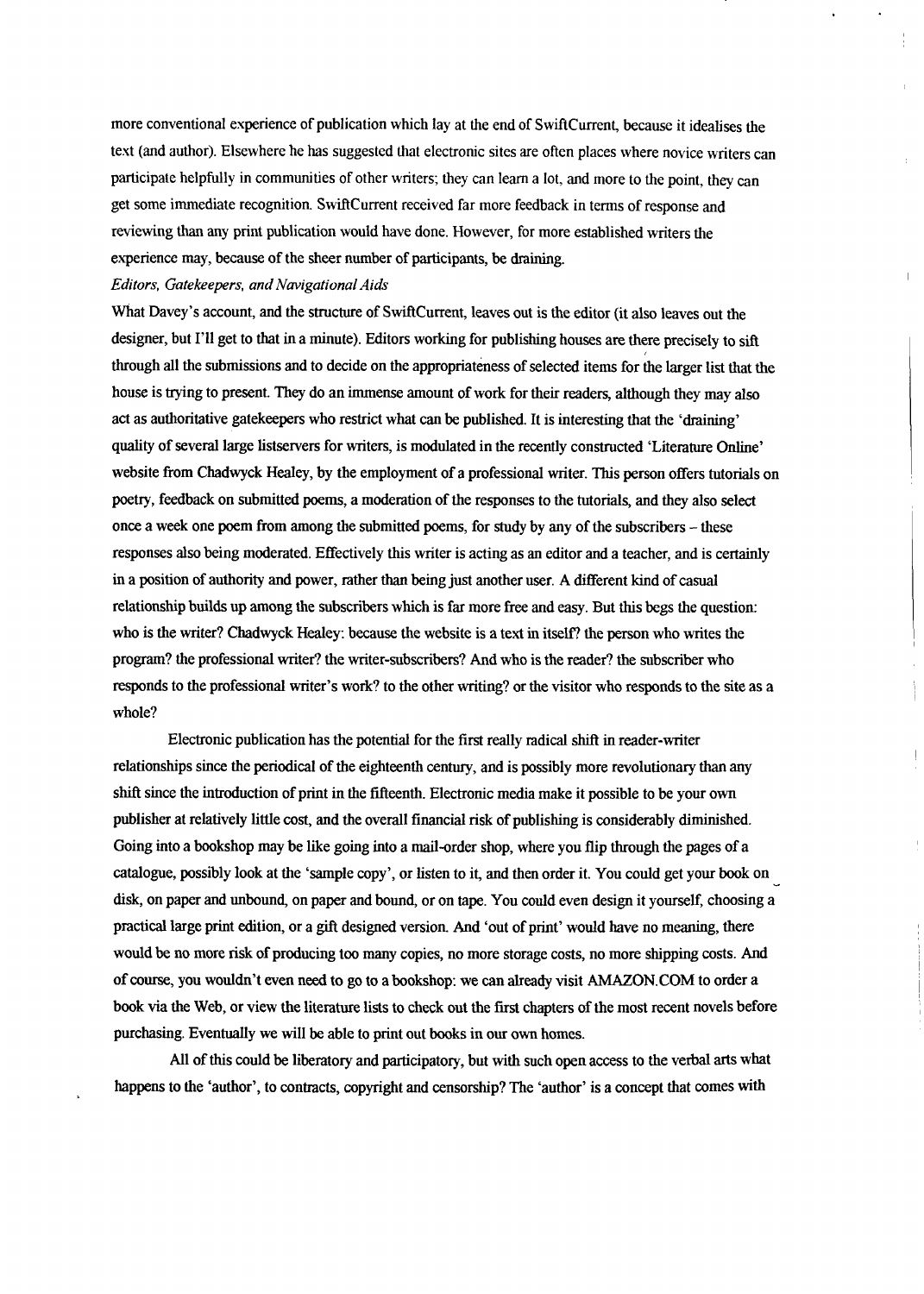capitalism: a writer able to earn enough from their writing to live is given *authority* over the text so they have the right to profit by any copies that are made: copyright. Both ideas are wrapped up in the concept of the individual as articulated by liberal democratic politics. For many writers, patrons gave way to contracts, especially as authorship became a viable profession in the nineteenth century. If writing is so easy to get access to on the Web, who will pay the writer? WiU they be able to live from their earnings? When Davey suggests that writers crave the idealisation of their work in the printed book, do they not also crave the potential for earnings that comes with the contract with the publisher? It is certairdy the case that for the moment, because of the extensive powers of publishing houses to select and reject, the fact of print publication allows a writer to call themselves an author, to line up for grants, for promotion, for reward. If they are not paid much direcfly for the book, a selected few may earn a lot indirecdy. But writers on the Web are two-a-penny, a dime a dozen.

.

Perhaps this is the way the democratising of writing has to go. At the moment, reading writing on the Web is frustrating just because there is so much of it. A student recently asked me what was the difference between a book that was difficult to read because it was badly written, and one that was difficult to read because it was innovative and challenging us to new experiences with words. An isolated reader cannot tell the difference. In effect, enterprising readers often have to take the chance that the effort they are expending on a new text will, after a month or longer, have been a waste of time – although I personally think any reading engagement teaches us something. We each have to have a reason for committing our time and energy to an interactive reading, especially since the Web makes it possible for people to make public, writing that print publishers wotid never touch because it doesn't fit into their generic categories. Indeed, the Web has already devised its own equivalent to the bookshop, with its generic categories inherited from the renaissance, in the navigational browsers that are available to move around it: Netscape, Alta Vista, Yahoo, etc. Go and visit one: they demonstrate the same problem as any subject guide in a library: the categories never seem to fit exactly what it is one wants to know. They are helpful, but they fix knowledge into areas that construct particular views on how society works; they define the environment for our thinking and hence for our actions. Faced with the volume of information, no doubt we need them. But we run the risk of being enclosed within parameters over which we have litie control.

Furthermore, I have no doubt that soon, the Web will hold sites that offer to act as Guides/Gatekeepers to the verbal arts. They may work by sifting through readers' responses obscurely placed in the highways and byways of the Web and the listservers, by hiring professional readers/critics/reviewers to assess work on the Web, by acting as an editor and collecting on one site the 'valued' writing they have chosen. It is perfectly possible to charge a subscription fee for entry to a site, and this would be a simple way of paying some of the costs. Printing off from the site could also be charged for, and yield income. Yet while writers could be paid according to how many times readers visit their work, or how long they spend there, this would be likely to muse problems. Perhaps the Web Guides to Literature will become the new patrons, instituting communities of readers around the physical object of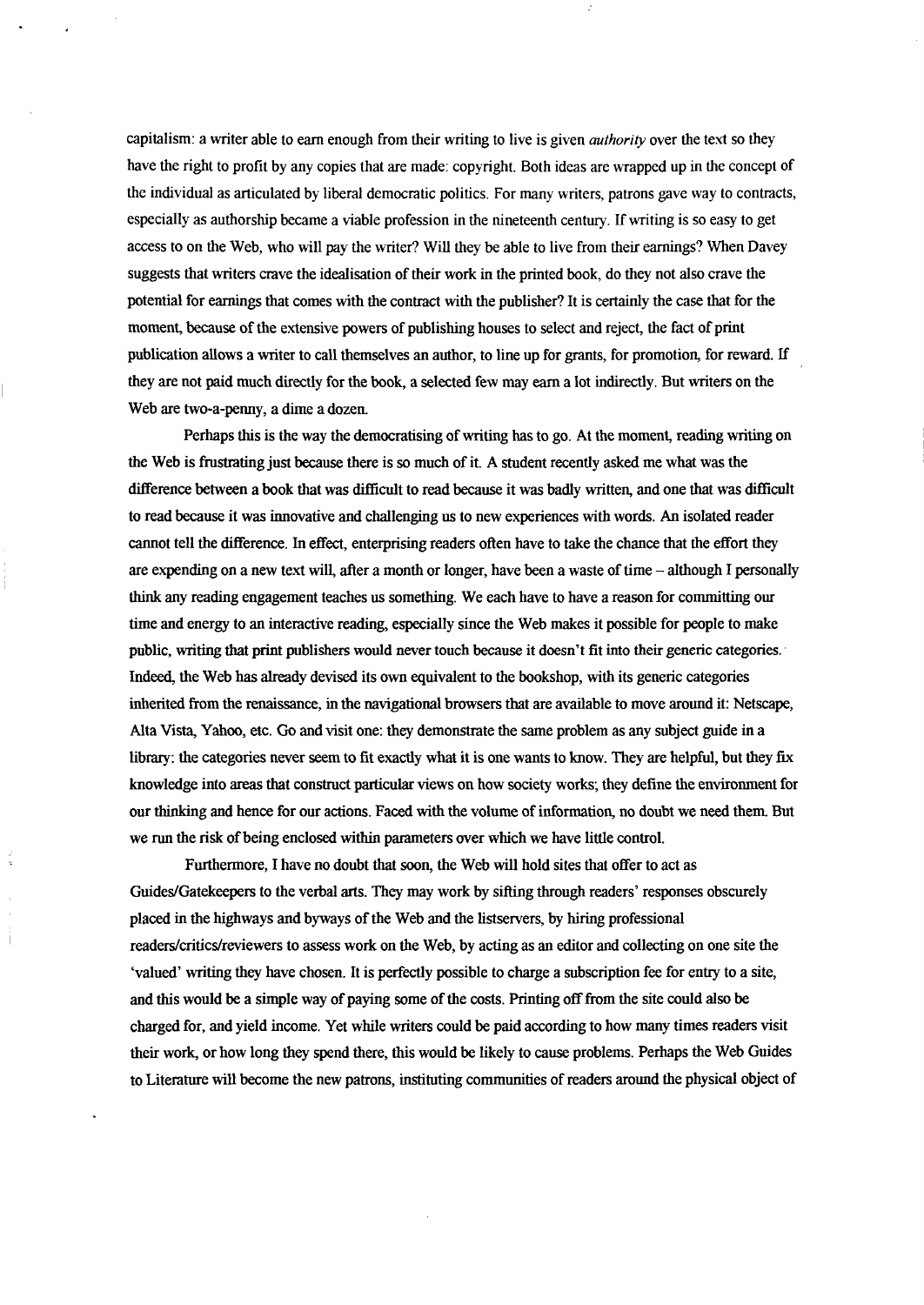the website, the text we read that has supplanted the library, the printer and bookseller, in order to get access to the written word in the first place. Whatever else, the status of 'author' will be in flux for a while. ,

The Web also makes possible far greater reader/writer interaction and engagement: Not merely as part of a word-game that is technically loosened up by the electronic possibilities of choosing the hero's hair colour, but integrally in the work itself. This latter activity is so fundamentally alien to western readers and writers that I suspect that there will be enormous resistance to it. Some people have argued that the Multi-User-Dungeons, MUDs, which are sites where users adopt and construct characters that then play out narratives devised by the actions of each member of the group, are a new form of integrated writing and reading. They may well be. However, guidelines for their use are far from clear; the etiquette is not elaborated, and users have been abused and hurt. To avoid this, many users stick to fairly conventional role-playing that offers the satisfactions of genre, but this is hardly interactive engagement that extends the boundaries of our experience of life and ability to value and act.

Censorship is, notoriously, one of the largest issues concerning the Web precisely because we do not yet know the guidelines for behaviour. There is, for example, an enormous amount of pornographic material on the Web, and it is not always clear what to avoid. One of the problems is that the Web is global, and there are not ordy different attitudes to what is acceptable in other societies, but dso different ways of portraying experience. The issue is particularly acute in the area of satire and irony, which can be heavyweight political tools. Critiques made in either of these generic modes necessarily have to deal with the material that is being criticised. The closer the critique comes to mimicking the structure and patterns of the criticised, the sharper it will be, the more telling the commentary. Yet to an outsider, in very many cases, the critique can look like the activity being criticised. For example, in the late 80s and early 90s the pop singer Madonna made a number of videos satirising sex, religion and violence, but a large proportion of her audience thought she was endorsing them. If censorship enacts a society's 'bottom line' or tolerance level, as much will have to do with the interpretation of the art form as with the subject matter itself. And censorship draws on specific ideas of human 'rights' which may or may not hold from one place to another. The Web is still fairly open, although it is not as democratic as it used to be, and if there is a case for guidelines about acceptable behaviour, we must tread very carefully. Over the past 500 years of printed media, one consistent fact is that the more censorship there is, the more people will produce material to be censord.

#### *Design, Typography and Poetics*

However, this is all about the way that the electronic revolution has shifted the larger terms of engagement of production and reception, what about the medium itself? I will look in my next lecture at one of the more interesting structures that has been introduced by the electronic revolution: hypertext. But I would like to end this discussion with a brief look at design and the ways in which the facilities of computers have changed our approaches to the layout of the page. If SwiftCurrent operated in a fairly standard format of the typed page, the Web sites of a decade later look far more like magazine pages. SwiftCurrent resembled a cyclostyled or mimeographed piece of samidzdat literature, whereas the format of Chadwyck-Healey's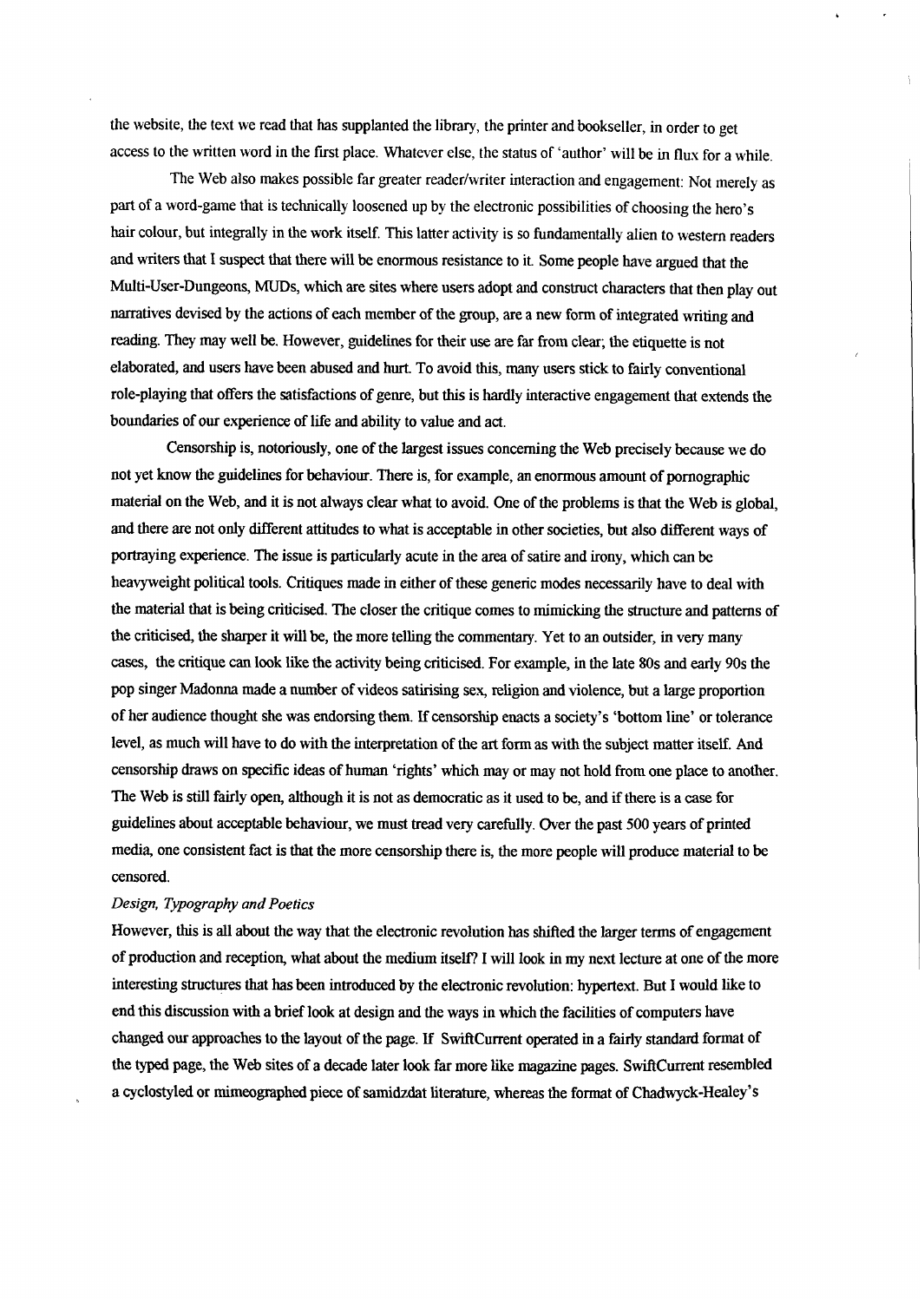Literature OnLine is a sophisticated display of 'visual bites', analogous to the short, digestible-in-seconds, sound bites of television and radio reporting. In fact, sites such as the recent Arden Shakespeare website, self-consciously attempt to display status by finding a half way house between sophisticated visuals and an analogue to the printed page. It is significant that the Netlingo site, which is acutely aware of the impact of the written on the eye, offers a lot of white space around the typed sections, and plays with colour rather than typeface. Many sites are wildly excessive, as was Victorian typography in the flush of the new and asy methods for producing novelty designs.

Just as an early medieval reader would have been faced with a solid block of writing, with no punctuation and no spacing between the words, and would then have proceeded to punctuate it for themselves, today's user of some electronic texts is expected to participate in the grammar, poetic and rhetoric of the text in front of them The use of smileys or emoticons is remarkably similar to Mexander Pope's use of the asterisk, the bracket, the exclamation mark and so on, in 1723, to indicate to the reader of Shakespeare's texts, points of irony, beauty, or particular significance. Even earlier, at the start of the renaissance, the parenthesis marks () could indicate either a subordinate remark or a point of emphasis, the latter being quite unconventional in modern usage. As products of an education system that has focused on teaching us reading skills from the age of 5 until at least 15, we tend to forget that all these typographic conventions had to be invented, discussed and put into circulation. On a larger scale, but still typographic, George Ryman's Web novel, 253, offers a guide to the narrative that is shaped like an underground map. But such visual descriptions of story are found throughout printed literature, in for example, the writing of Laurence Sterne's *Tristram Shandy*, in the late eighteenth century.

To return to my Canadian/Asian colleague Uma Parameswaran, and her novice email correspondence: during the barely three-month email exchange we held, her style elaborated incredibly swiftly. She dropped the smileys, but increasingly adopted her writer's voice, with an exuberant fluidity that responds to the loose texture of the medium, moving from

isn't this great that i have figured out (almost) how to get this going....

to:

This e-mail medium is so fast; it makes me dizzy  $=$  with elation or trepidation, I have yet to figure out !

to:

>my muse used to be kindly, it's a bit rough right now but still hangs around >making life difficult....

re: agreeing to being moved to the 4:45 session, let me think. shodd I grant a favour to anyone who refers to the Muse as it and not she?

to:

.

a loaf of bread a flask of wine and thou beside me on email and even winnipeg were paradise enow.

hd as her confidence grew she dso began to use the space of the computer disphy to good effect: